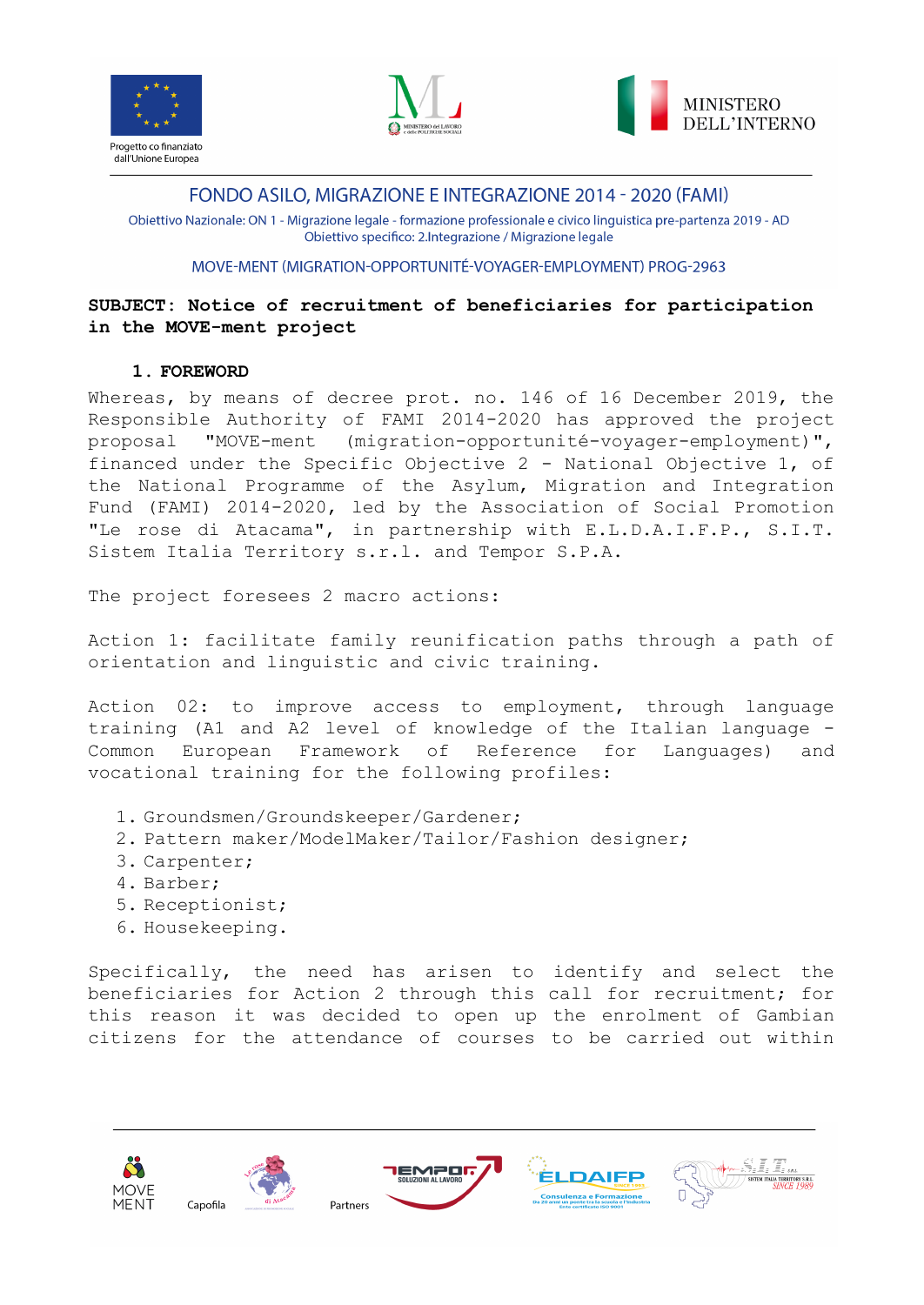





Obiettivo Nazionale: ON 1 - Migrazione legale - formazione professionale e civico linguistica pre-partenza 2019 - AD Obiettivo specifico: 2.Integrazione / Migrazione legale

## MOVE-MENT (MIGRATION-OPPORTUNITÉ-VOYAGER-EMPLOYMENT) PROG-2963

the project "MOVE-ment" by the state of the state of the project  $\sim$  "MOVE-ment"  $\sim$ (migration-opportunité-voyager-employment)".

## **2. Types of courses**

In the framework of the MOVE-ment project the following are planned:

- Civic Education course of 20 hours;
- Italian language course at A1 and A2 level and related linguistic certification attesting the level of linguistic-communicative competence achieved in Italian as a second language for a total of 100 hours;
- n. 6 professional training courses of 100 hours, including 20 hours of safety (compulsory), to be chosen from the following profiles:
	- 1. Groundsmen/Groundskeeper/Gardener;
	- 2. Pattern maker/ModelMaker/Tailor/Fashion designer;
	- 3. Carpenter;
	- 4. Barber;
	- 5. Receptionist;
	- 6. Housekeeping.

The courses will take place in the period September 2021-September 2022. Attendance is compulsory for at least 70% of the scheduled hours.

If the recipient attends the course for at least 70% of the total number of hours foreseen by the project, a minimum attendance allowance will be paid.

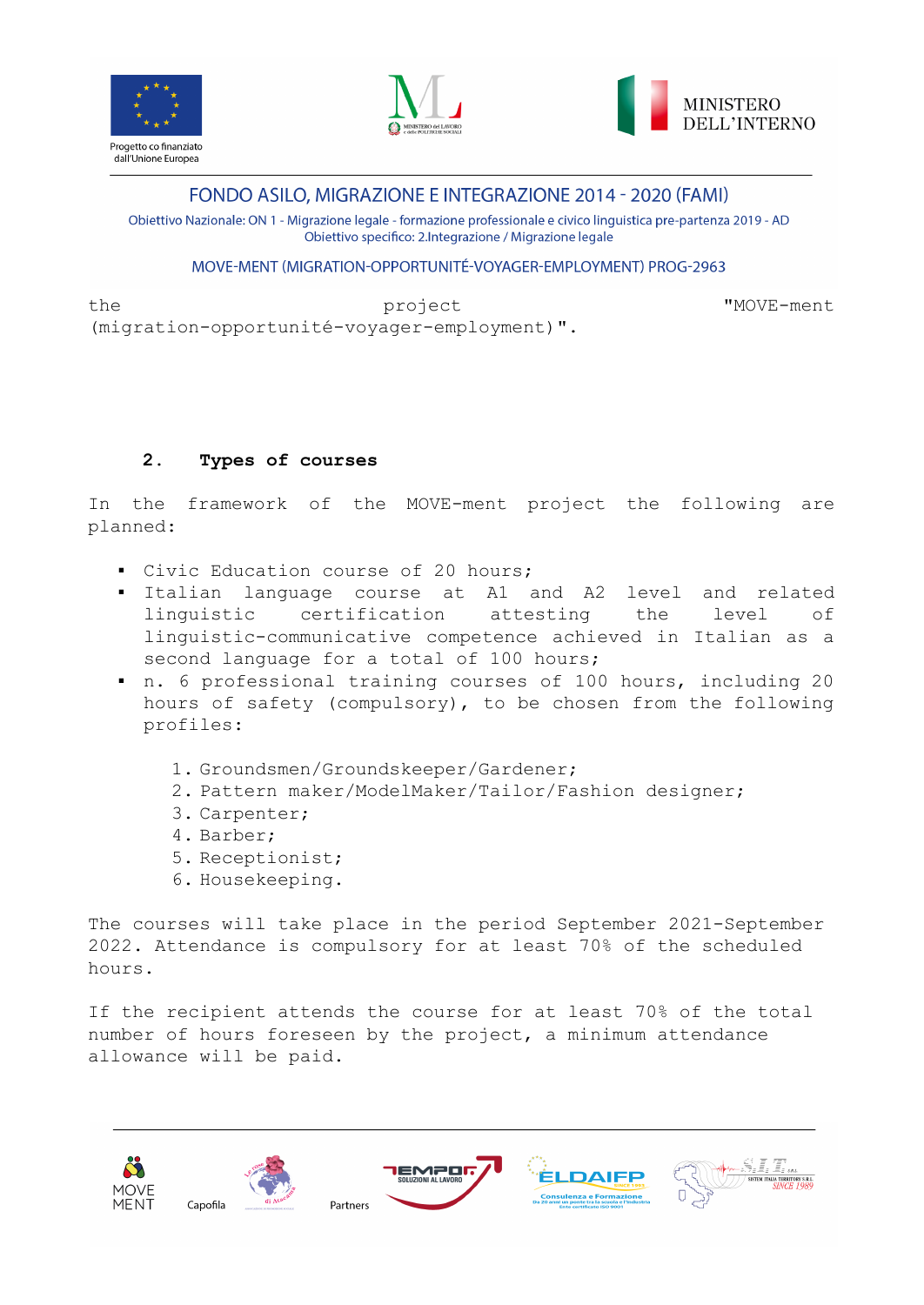





Obiettivo Nazionale: ON 1 - Migrazione legale - formazione professionale e civico linguistica pre-partenza 2019 - AD Obiettivo specifico: 2.Integrazione / Migrazione legale

MOVE-MENT (MIGRATION-OPPORTUNITÉ-VOYAGER-EMPLOYMENT) PROG-2963

### **3. Enrolment procedure**

**ACTION 01:** Those who are interested in family reunification should send an e-mail with:

- their personal details (Name, Surname, date of birth, address);

- personal details of the family member who want to take part in the training courses (Name, Surname, date of birth, and address);

- the number of your practice and the receipt issued by the prefecture territorially responsible for the applicant's place of residence at: movementproject2963@gmail.com

**ACTION 02:** Those interested in language and professional training courses, must complete the following form <https://forms.gle/xTUuRgPBT3AhcjLZ9> no later than October 20, 2021

## **1. Participation requirements**

The beneficiaries who can participate in Action 2 are the following:

- N. 150 citizens from The Gambia, West Coast Region, Kanifing Municipal Council, North Bank Region as follows n. 150 young people (men and women) of working age (presumably 18-34 years).

In possession of a valid identity document (to enable verification of personal data);

- In possession of basic knowledge/skills in the following areas:

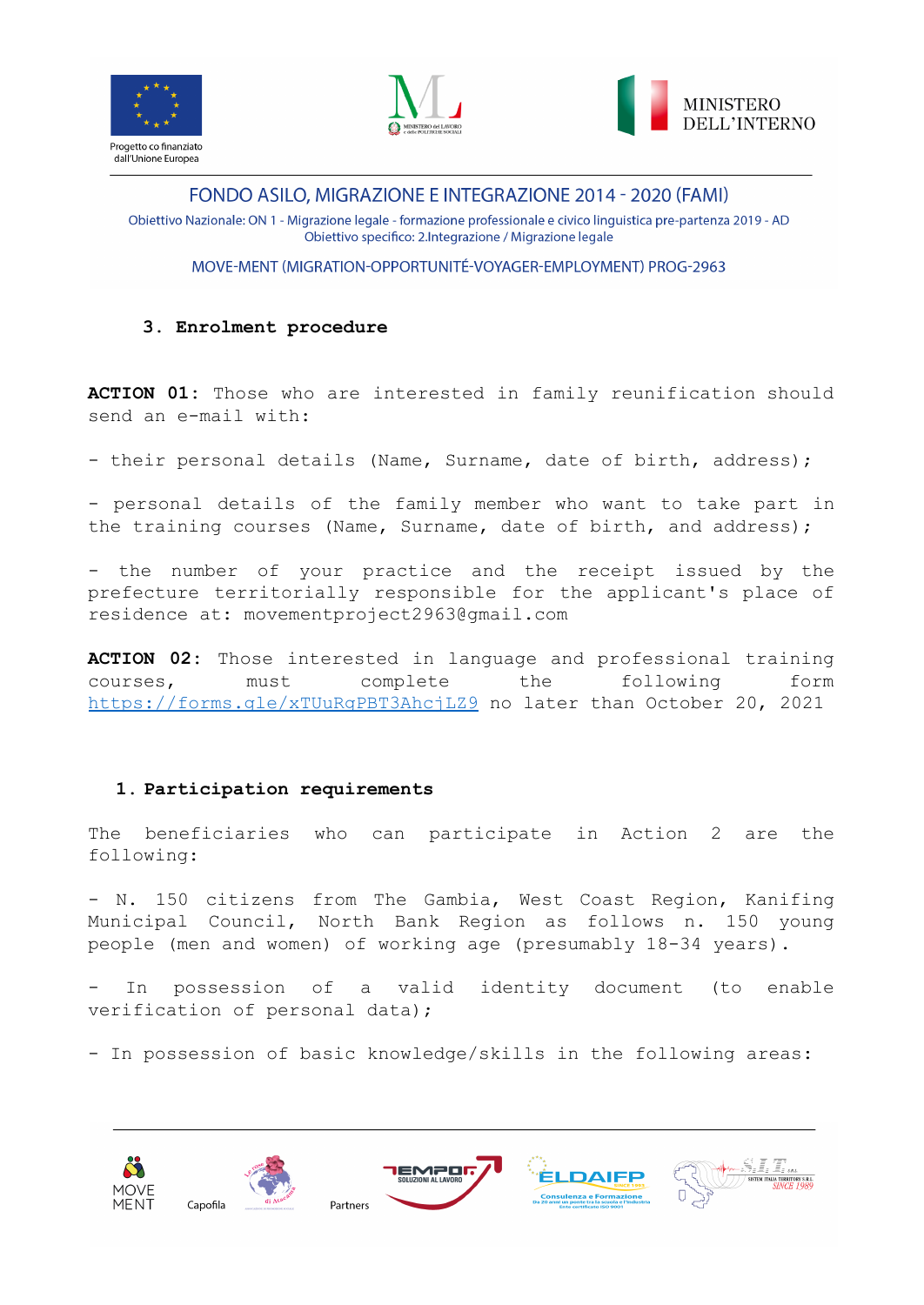





Obiettivo Nazionale: ON 1 - Migrazione legale - formazione professionale e civico linguistica pre-partenza 2019 - AD Obiettivo specifico: 2.Integrazione / Migrazione legale

### MOVE-MENT (MIGRATION-OPPORTUNITÉ-VOYAGER-EMPLOYMENT) PROG-2963

- Groundsmen/Groundskeeper/Gardener;
- Pattern maker/ModelMaker/Tailor/Fashion designer;
- Carpenter;
- Barber;
- Receptionist;
- Housekeeping.

The above knowledge/skills must be demonstrated by self-certification or by documentary evidence;

- Good knowledge of the English language.

#### **2. Drawing up of lists**

At the end of the recruitment procedure, lists of participants admitted to the training courses will be drawn up, divided into different courses.

#### **1. Personal data processing**

According to Legislative Decree no. 196/2003, the Association Le Rose di Atacama undertakes to respect the confidential nature of the information provided by candidates. All the data provided will be processed only for purposes connected with and instrumental to admission to the training courses and to the possible stipulation and management of the individual training pact, in compliance with the provisions in force. The data controller is the President, Dr Anita-Enrica Sassano.

#### **2. The person in charge of the procedure**

The person in charge of the procedure is the President, Dr Anita-Enrica Sassano.

#### **3. Safeguard rules**